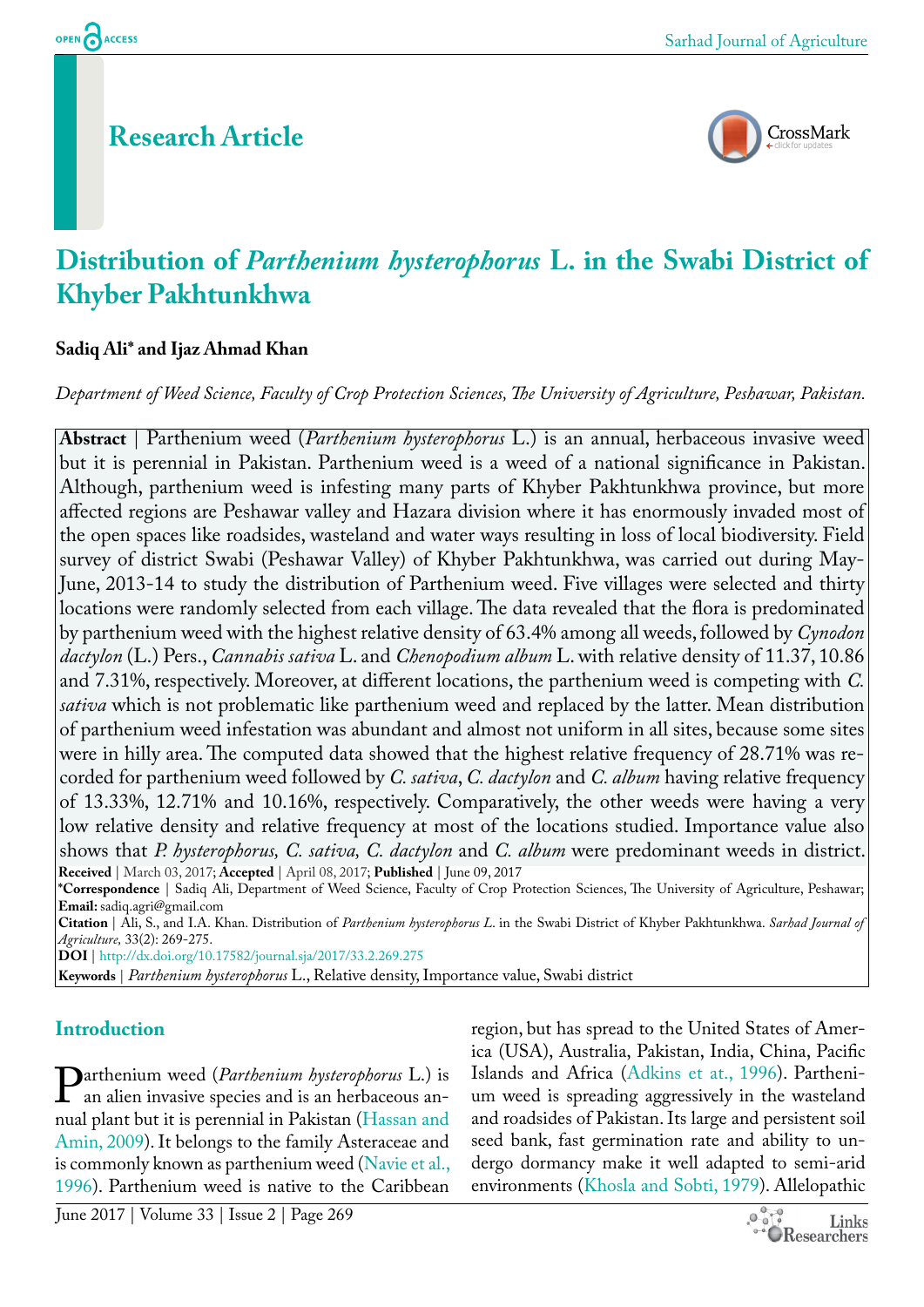<span id="page-1-0"></span>**Table 1:** *Absolute density (m-2) of various weed species in five villages of District Swabi*.

| <b>Weed Species</b>         | Ismaila | Nawaykale | Zaida | Swabi | Topi  | <b>Means</b> |
|-----------------------------|---------|-----------|-------|-------|-------|--------------|
| Parthenium hysterophorus L. | 33.56   | 34.62     | 24.71 | 30.48 | 17.48 | 28.17        |
| Cannabis sativa L.          | 4.67    | 5.29      | 4.89  | 5.27  | 2.78  | 4.58         |
| Cynodon dactylon L. Pers.   | 5.23    | 5.51      | 6.36  | 4.27  | 2.93  | 4.86         |
| Chenopodium album L.        | 4.62    | 4.38      | 4.33  | 4.19  | 1.36  | 3.78         |
| Cyperus rotundus L.         | 0.62    | 1.63      | 1.14  | 0.25  | 0.00  | 0.73         |
| Rumex crispus L.            | 1.53    | 0.91      | 0.34  | 0.68  | 0.00  | 0.69         |
| Xanthium strumarium L.      | 0.45    | 0.24      | 0.21  | 0.19  | 0.13  | 0.24         |
| Amaranthus viridis L.       | 0.85    | 0.63      | 1.02  | 1.17  | 0.24  | 0.78         |
| Coronopus didymus (L.) Sm.  | 1.54    | 1.23      | 1.22  | 1.83  | 0.00  | 1.16         |
| Euphorbia helioscopia L.    | 0.33    | 0.14      | 0.14  | 0.11  | 0.00  | 0.14         |

potentials are present in virtually all plant parts. These chemicals may be released into the environment in sufficient quantities to affect the neighboring plants. Parthenium weed causes severe human health problems as well as agricultural losses. Parthenium weed and related genera contain sesquiterpene lactones [\(Picman and Towers, 1982](#page-6-2)) which induce severe allergic dermatitis and other symptoms. Agricultural losses can also be severe. In India, parthenium weed causes yield losses of up to 40% in several crops and it is reported to reduce forage production by up to 90% [\(Khosla and Sobti, 1979](#page-6-1)). In Australia, parthenium weed is a serious problem in perennial grasslands in central Queensland [\(Adkins et al., 1996](#page-5-1); [Navie et al., 1996](#page-6-0)), and reduce beef production by as much as AU\$16.5 million annually ([Chippendale](#page-5-2)  [and Panetta, 1994\)](#page-5-2). Stock animals, especially horses, suffer from allergic skin reactions while grazing infested paddocks. Consumption of large amounts will produce taints in mutton ([Tudor et al., 1982\)](#page-6-3). Parthenium weed has been shown to reduce agricultural crop production by up to 40 % and reduce fodder production by 90% ([Khosla and Sobti, 1979\)](#page-6-1). Parthenium weed can also be a problem in healthy pastures. [\(Adkins et at., 1996](#page-5-1)). Parthenium weed causes severe human health problems as well as agricultural losses [\(Picman and Towers, 1982](#page-6-2)). Among the crops, maize has been perceived to be more severely affected by parthenium weed in the Khyber Pakhtunkhwa Province. They shrink the crop yield from 20-40% relying on weed species and density ([Ashique](#page-5-3)  [et al., 1997\)](#page-5-3). The degree of yield losses depends on nature, intensity, stage and duration of competition with weeds [\(Bosinc and Swanton, 1997](#page-5-4)). For this purpose the parthenium weed density was studied in the selected area of Khyber Pakhtunkhwa, Province.

#### **Materials and Methods**

The distribution of parthenium weed in the district Swabi was undertaken during the month of May-June 2013-14, to study the distribution of the invasive weed (*Parthenium hysterophorus* L.) along with the other vegetation. Five villages were randomly selected for the study; from each villages three sampling sites ranged from 3-5 Km. Ten randomly 1  $m<sup>2</sup>$ quadrate were taken from each site. Absolute density, relative density, absolute frequency, relative frequency and importance value were calculated by applying the following formulae.

| $\text{Absolute density (AD)} = \frac{\text{Total number of individuals of a species in all quadrates}}{\text{Total number of quadrates thrown}}$     |  |  |  |  |  |  |  |
|-------------------------------------------------------------------------------------------------------------------------------------------------------|--|--|--|--|--|--|--|
|                                                                                                                                                       |  |  |  |  |  |  |  |
| Relative density (RD; $\%$ ) = $\frac{\text{Absolute density for a species}}{\text{Total absolute density for all species}} \times 100$               |  |  |  |  |  |  |  |
| Absolute frequency (AF) = $\frac{\text{Number of quadrates in which species occurs}}{\text{Total quadrates thrown}} \times 100$                       |  |  |  |  |  |  |  |
| Relative frequency (RF; %) = $\frac{\text{Absolute frequency value for a species}}{\text{Total absolute frequency value for all species}} \times 100$ |  |  |  |  |  |  |  |
| Importance value (IV) = $\frac{\text{Relative density } (\%) + \text{Relative frequency } (\%)}{2}$                                                   |  |  |  |  |  |  |  |

#### **Results and Discussion**

#### Absolute Density (m-2)

Enormous variability in weed dynamics were observed across the 5 locations studied ([Table 1](#page-1-0)). Among the recorded weeds, the maximum absolute density of *P. hysterophorus*. 34.62 m-2 was recorded at village Nawaykale which was closely followed by village Ismaila 33.56 m<sup>-2</sup>, whereas the minimum absolute density were observed at village Topi having the absolute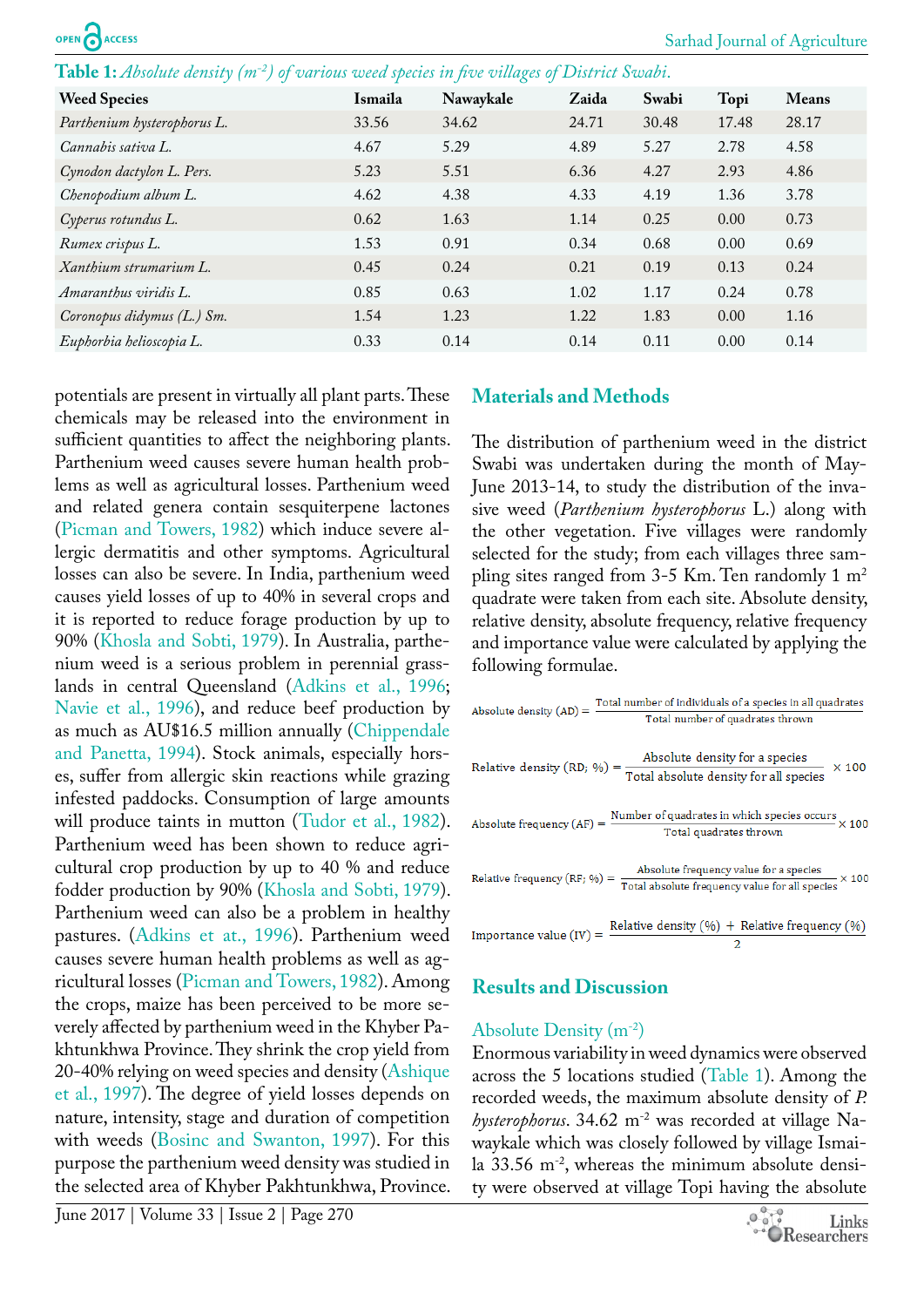**ACCESS** 

<span id="page-2-0"></span>**Table 2:** *Relative density (%) of various weed species in five villages of District swabi.*

| <b>Weed Species</b>         | Ismaila | Nawaykale | Zaida | Swabi | Topi  | <b>Means</b> |
|-----------------------------|---------|-----------|-------|-------|-------|--------------|
| Parthenium hysterophorus L. | 62.85   | 63.43     | 62.92 | 55.70 | 70.14 | 63.01        |
| Cannabis sativa L.          | 8.75    | 9.69      | 10.88 | 11.02 | 11.16 | 10.30        |
| Cynodon dactylon L. Pers.   | 9.79    | 10.10     | 8.82  | 14.34 | 11.76 | 10.96        |
| Chenopodium album L.        | 8.65    | 8.02      | 8.65  | 9.76  | 5.46  | 8.11         |
| Cyperus rotundus L.         | 1.16    | 2.99      | 0.52  | 2.57  | 0.00  | 1.45         |
| Rumex crispus L.            | 2.87    | 1.67      | 1.40  | 0.77  | 0.00  | 1.34         |
| Xanthium strumarium L.      | 0.84    | 0.44      | 0.39  | 0.47  | 0.52  | 0.53         |
| Amaranthus viridis L.       | 1.59    | 1.15      | 2.42  | 2.30  | 0.96  | 1.68         |
| Coronopus didymus (L.) Sm.  | 2.88    | 2.25      | 3.78  | 2.75  | 0.00  | 2.33         |
| Euphorbia helioscopia L.    | 0.62    | 0.26      | 0.23  | 0.32  | 0.00  | 0.29         |

density of 17.48 m<sup>-2</sup>. Additionally, among the weeds *C. dactylon*. was the 2<sup>nd</sup> most dominant weed species across the roadside having absolute density of 6.36 m-2 and the mentioned species was found to be the predominant species, mostly in all villages 54.58, 53.40, 48.44, 44.36 and 24.92 plants  $m<sup>-2</sup>$  at Nawaykale, Ismaila, Swabi, Zaida and Topi, respectively. Across all villages highest absolute density mean 28.17 m-2 were recorded for *P. hysterophorus* as followed by *C. dactylon*. 4.86 m-2 and *C. sativa* 4.58 m-2, *C. album* 3.78 m-2, *Coronopus didymus* (L.) Sm. 1.16 m-2, *Amaranthus viridis* L. 0.78 m<sup>-2</sup>, *Cyperus rotendus* L. 0.73 m<sup>-2</sup>, *Rumex crispus* L. 0.69 m-2, *Xanthium strumarium* L. 0.24 m-2 and *Euphorbia helioscopia* L. 0.14 m-2 were the least abundant species in the studied locations ([Table 1](#page-1-0)).

The results indicated that mostly all the locations of District Swabi were highly infested with parthenium. It might be due to high adaptability of this species to this environment. Its rapidly spreading causes a serious threat to local biodiversity. [Singh et al.](#page-6-4)  [\(2005\)](#page-6-4) reported that due to its allelopathic potential parthenium is considered a noxious weed. Similarly, in India, parthenuim has also been reported as a major threat to local vegetation ([Yaduraju et al., 2005\)](#page-6-5). [Shabbir and Javaid \(2010\)](#page-6-6) showed parthenium and *Conyza ambigua* DC. as the most widespread species at Lahore District. In addition, [Tamado et al. \(2002\)](#page-6-7)  described various aspects of parthenium which contribute to its competitiveness are the high canopy, fast germination and maintenance of soil seed bank to regenerate. In another study *Imponea carnea* and *P. hysterophorus* were found toxic to animals causing many diseases and also suppressed the vegetative growth of native weeds species [\(Pandey et al., 2014\)](#page-6-8). Moreover, due to its invasive nature, parthenium has infested

many farms of East and Southern Africa ([McCon](#page-6-9)[nachie et al., 2011\)](#page-6-9), and now spreading more than 20 countries of Asia, Oceania and Africa [\(Dhileepan and](#page-5-5)  [Strathie, 2009\)](#page-5-5). The spreading agencies of parthenium are vehicles, machinery, mud, water, livestock and grain seeds. These all contribute to spread of parthenium across many countries ([Tamado, 2001](#page-6-10)).

### **Relative Density (%)**

The data regarding relative density are shown in [Ta](#page-2-0)[ble 2.](#page-2-0) The present survey showed that flora of different villages comprised of *P. hysterophorus*, *C. sativa*, *C. dactylon*, *C. album*, *C. rotundus*, *R. crispus*, *X. strumarium*, *A. viridis*, *C. didymus* and *E. helioscopia.* The results revealed that at all villages *P. hysterophorus* was found to be the most dominant species with relative density of 70.14, 63.43, 62.92, 62.85 and 55.70%, respectively. Among the villages, the maximum relative density was found in village Topi 70.14% and the minimum relative density was found for village Swabi 55.70%. The data further exhibit that *C. dactylon was* the next abundant weed species with a relative density of 14.34% observed at village Swabi and its minimum relative density 9.79% occurred in village Ismaila along the roadsides. Mean data revealed that *P. hysterophorus* was the predominant species with relative density of 63.01% followed by *C. dactylon*, *C. sativa*, *C. album*, *C. didymus*, *A. viridis*, *C. rotundus*, *R. crispus*, *X. strumarium* and *E. helioscopia* with relative densities of 10.96, 10.30, 8.11, 2.33, 1.68, 1.45, 1.34, 0.53 and 0.29 %, respectively.

At different locations, it was observed that parthenium expanding very fast and almost replaced *C. sativa*  and other vegetation as well. It is supported by previous studies, that reported loss of native species, mostly due to rapid population growth and development

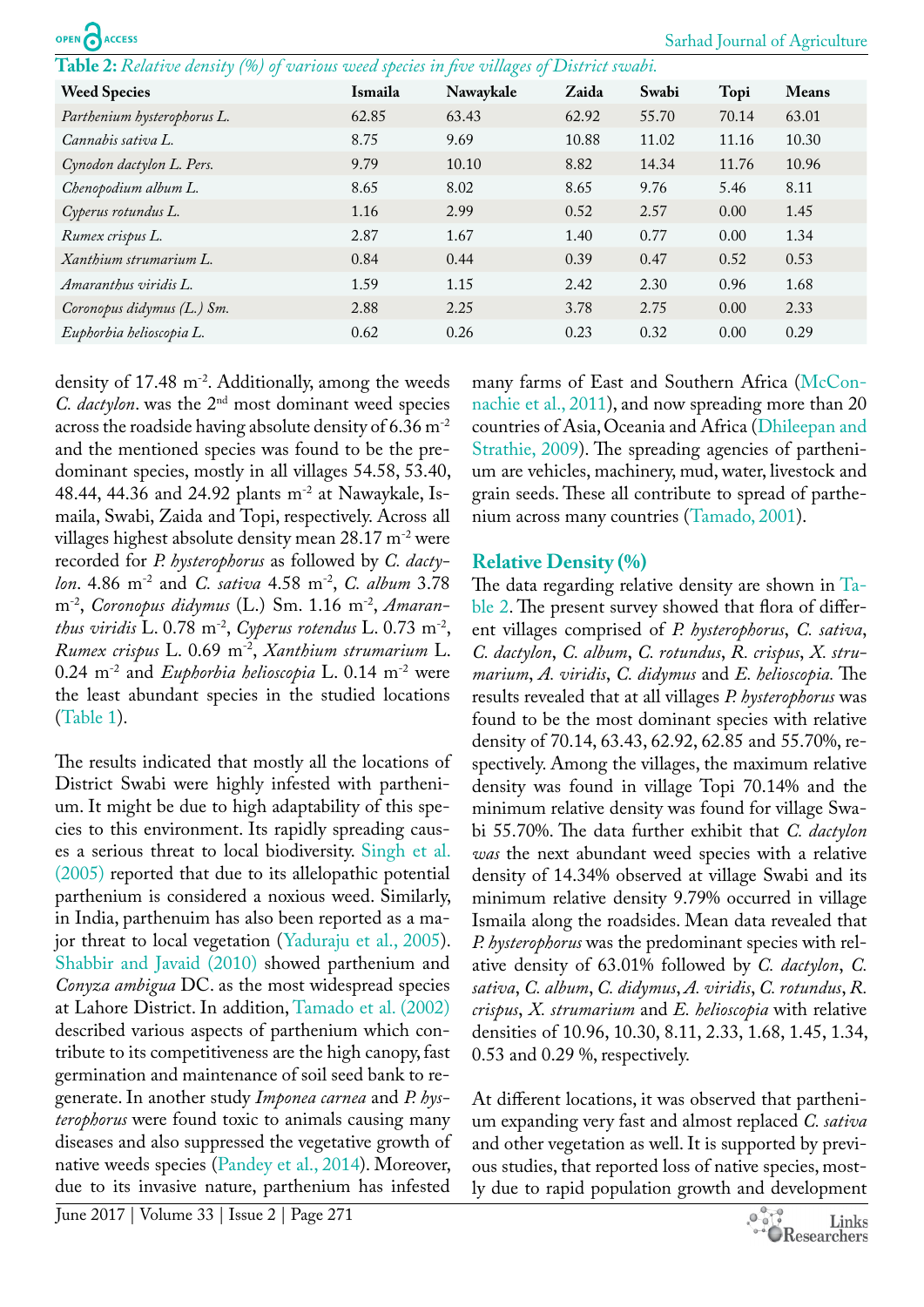OPEN CACCESS

<span id="page-3-0"></span>**Table 3:** *Absolute frequency of various weed species in five villages of District Swabi.*

| <b>Weed Species</b>         | Ismaila | Nawaykale | Zaida | Swabi | Topi           | <b>Means</b> |
|-----------------------------|---------|-----------|-------|-------|----------------|--------------|
| Parthenium hysterophorus L. | 100     | 100       | 100   | 100   | 60             | 92.00        |
| Cannabis sativa L.          | 57      | 53        | 47    | 57    | 8              | 44.40        |
| Cynodon dactylon L. Pers.   | 60      | 67        | 70    | 67    | 13             | 55.40        |
| Chenopodium album L.        | 50      | 43        | 40    | 43    | 6              | 36.40        |
| Cyperus rotundus L.         | 33      | 27        | 30    | 37    | $\Omega$       | 25.40        |
| Rumex crispus L.            | 27      | 30        | 27    | 20    | $\Omega$       | 20.80        |
| Xanthium strumarium L.      | 30      | 33        | 30    | 37    | 8              | 27.60        |
| Amaranthus viridis L.       | 20      | 20        | 23    | 27    | $\overline{4}$ | 18.80        |
| Coronopus didymus (L.) Sm.  | 23      | 27        | 23    | 20    | $\Omega$       | 18.60        |
| Euphorbia helioscopia L.    | 37      | 43        | 27    | 23    | $\Omega$       | 26.00        |

activities, climate change, deforestation, agricultural expansion and change in land use is contributing to rapid spreading of parthenium ([Zuberi et al., 2014](#page-6-11)). Parthenium has invaded natural, disturbed and undisturbed areas and has the capability to adapt itself to various environments and habitats ([Annapurna](#page-5-6)  [and Singh, 2003\)](#page-5-6). A similar invasion of parthenium at National Wildlife Park in Southern India has also been reported ([Evans, 1997\)](#page-5-7). [Khan et al. \(2014\)](#page-6-12)  also found a heavy infestation of parthenium weed in Districts Mardan, Swabi and Charsadda. The above findings revealed that parthenium has the capability to disturb and change the local vegetation diversity. [Evans, \(1997\)](#page-5-7) reported a significant variation in plant biodiversity by the invasion of parthenium. It has also been reported that being an invasive weed, parthenium weed is rapidly spreading on urban area, but spreading towards forest and agricultural lands ([Tiwari et al., 2005](#page-6-13); [Shrestha, 2008\)](#page-6-14). The most rapid spreading of parthenium has also been reported in NWFP and Kashmir ([Javaid and Anjum, 2005](#page-6-15)).

#### **Absolute Frequency**

The data in [Table 3](#page-3-0) evidenced the composition of the studied sites in District Swabi. The results showed that among weeds species mean maximum absolute frequency 92.00% was observed for *P. hysterophorus* followed by *C. dactylon* 55.40% and *C. sativa* 44.40%, while minimum absolute frequency 18.60% was recorded for *C. didymus* and *A. viridis* 18.80%.

Among all the weeds *P*. *hysterophorus* got the highest absolute frequency 100, 100, 100, 100 and 60% at all villages *i.e.* Ismaila, Nawaykale, Zaida, Swabi and Topi, respectively. At all locations surveyed, *C. dactylon* was found as the  $2<sup>nd</sup>$  most dominant species having absolute frequency 60, 67, 70, and 67% at village

Ismaila, Nawaykale, Zaida and Swabi. However, its infestation was low at village Topi 13%. In addition, *C. sativa* occurred as the 3rd most abundant weed having absolute frequency 57, 53, 47 and 57 % at village Ismaila, Nawaykale, Zaida and Swabi. Likewise, its infestation was low at village Topi 8 %. In addition to, data regarding species showed that the lowest absolute frequency was recorded for *C. didymus* 23, 27, 23 and 20% at village Ismaila, Nawaykale, Zaida and Swabi and was totally absent at village Topi. The outcomes indicated that parthenium weed has high absolute frequency and during a very short time it become the most frequent and dense populated weed of Swabi villages. Due to its aggressive nature parthenium mostly reserve all areas of Swabi. Aggressive nature might be due to early maturity, rapid seed production, small size of the seeds and allelopathic effect which mostly suppress native species. In another study it has been reported that parthenium can easily grow at all types of soil and have considered the serious threat to other vegetation [\(Etana et al., 2015\)](#page-5-8). [Patil and Jadhav](#page-6-16) [\(2013\)](#page-6-16) has been reported the invasiveness, spreading potential and environmental impacts of parthenium and recorded the worst weed. These results are linked with [\(Khan et al., 2014](#page-6-12); [Javaid et al., 2011;](#page-6-17) [Zuberi](#page-6-11) [et al., 2014](#page-6-11); [Kilewa and Rashid, 2014\)](#page-6-18) they reported that parthenium weed spread along roadsides, residential, agricultural and pasture land as well.

### Relative frequency (%)

The relative frequency of weeds is a good statistic showing the distribution of flora in an area. A reference to the data in [Table 4](#page-4-0) exhibits the dominance of *P. hysterophorus* at all 5 locations. The data table for species mean showed that among the recorded weeds species highest relative frequency 30.60% was found for *P. hysterophorus* followed by *C. dactylon* 15.00 %

June 2017 | Volume 33 | Issue 2 | Page 272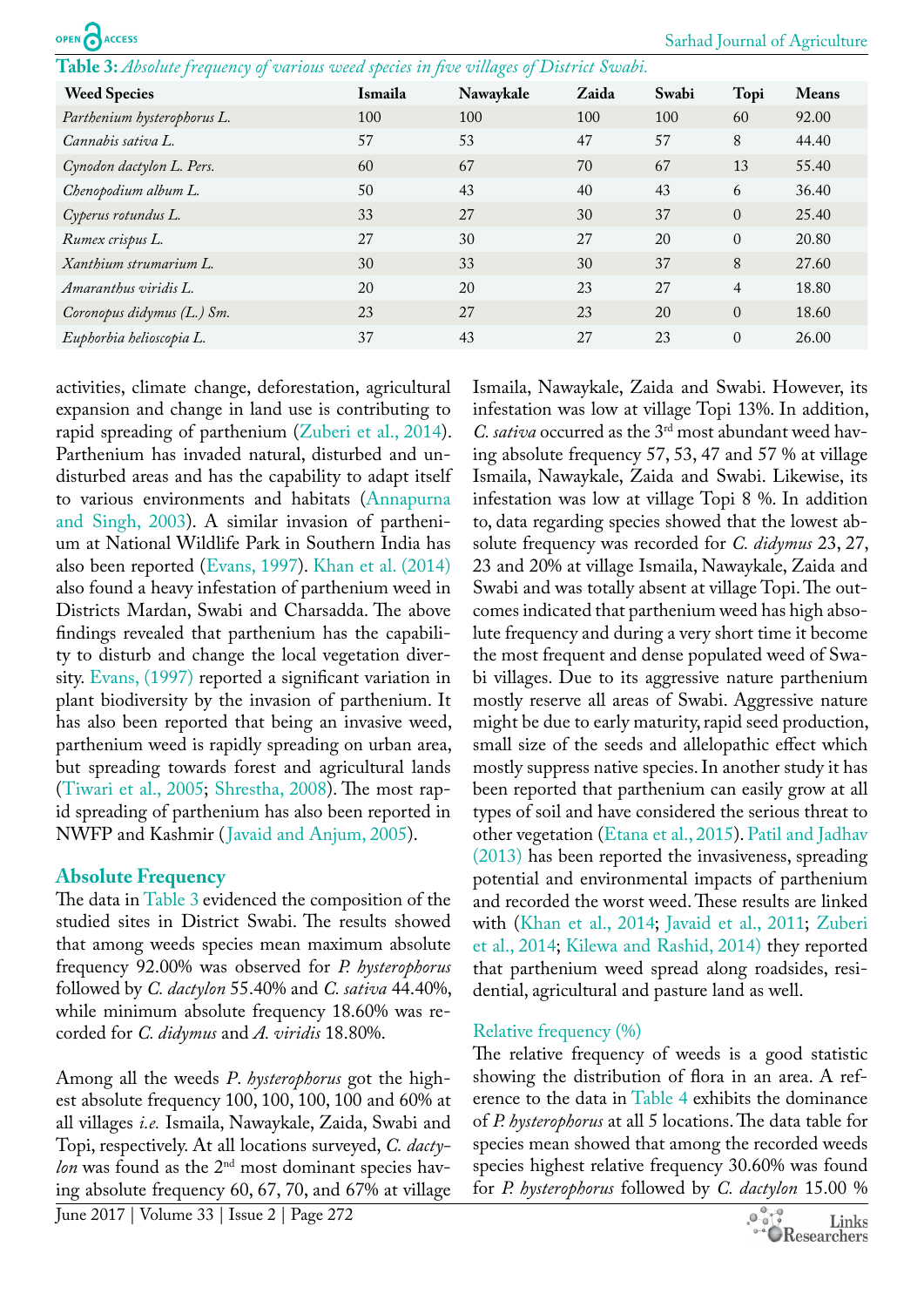<span id="page-4-0"></span>**Table 4:** *Relative frequency (%) of various weed species in five villages of District Swabi.*

| <b>Weed Species</b>         | Ismaila | Nawaykale | Zaida | Swabi | Topi           | <b>Means</b> |
|-----------------------------|---------|-----------|-------|-------|----------------|--------------|
| Parthenium hysterophorus L. | 23      | 23        | 24    | 23    | 60             | 30.60        |
| Cannabis sativa L.          | 13      | 12        | 11    | 13    | 8              | 11.50        |
| Cynodon dactylon L. Pers.   | 14      | 15        | 17    | 16    | 13             | 15.00        |
| Chenopodium album L.        | 11      | 10        | 10    | 10    | 6              | 9.40         |
| Cyperus rotundus L.         | 8       | 6         | 7     | 9     | $\theta$       | 6.00         |
| Rumex crispus L.            | 6       | 7         | 6     | 5     | $\Omega$       | 4.80         |
| Xanthium strumarium L.      |         | 8         | 7     | 9     | 8              | 7.80         |
| Amaranthus viridis L.       |         | 5         | 6     | 6     | $\overline{4}$ | 5.20         |
| Coronopus didymus (L.) Sm.  |         | 6         | 6     | 5     | $\Omega$       | 4.40         |
| Euphorbia helioscopia L.    | 8       | 10        | 6     | 5     | $\Omega$       | 5.80         |

<span id="page-4-1"></span>**Table 5:** *Importance Value of various weed species across five locations in District Swabi*

| <b>Weed Species</b>         | Ismaila        | Nawaykale      | Zaida          | Swabi          | Topi           | <b>Means</b> |
|-----------------------------|----------------|----------------|----------------|----------------|----------------|--------------|
| Parthenium hysterophorus L. | 43             | 43             | 43             | 39             | 57             | 45.00        |
| Cannabis sativa L.          | 11             | 11             | 11             | 12             | 9              | 10.80        |
| Cynodon dactylon L. Pers.   | 12             | 13             | 13             | 15             | 10             | 12.60        |
| Chenopodium album L.        | 10             | 9              | 9              | 10             | $\overline{4}$ | 8.40         |
| Cyperus rotundus L.         | $\overline{4}$ |                | $\overline{4}$ | 6              | $\Omega$       | 3.80         |
| Rumex crispus L.            | $\overline{4}$ | 4              | 4              | 3              | $\theta$       | 3.00         |
| Xanthium strumarium L.      | $\overline{4}$ | $\overline{4}$ | $\overline{4}$ | 5              | $\Omega$       | 3.40         |
| Amaranthus viridis L.       | 3              | 3              | $\overline{4}$ | 4              | 1              | 3.00         |
| Coronopus didymus (L.) Sm.  | 4              | $\overline{4}$ | 5              | $\overline{4}$ | $\Omega$       | 3.40         |
| Euphorbia helioscopia L.    |                |                | 3              | 3              | $\theta$       | 3.20         |

and *C. sativa* 11.50%. Similarly, the results further showed that among the mentioned weed species lowest relative frequency 4.40% were recorded for *C. didymus* followed by *R. crispus* 4.80%. Villages wise the data showed that *P. hysterophorus* highly infested mostly all the villages. Highest relative frequency 60% of *P. hysterophorus* were recorded for village Topi followed by Zaida, Ismaila, Swabi and Nawaykale having relative frequency 24, 23, 23 and 23% respectively. However, with respect to village Topi the other villages are list infested with *P. hysterophorus*. Among weeds species *C. dactylon* was the 2nd dominant specie and recorded relative frequency 17, 16, 15, 14 and 13% for village Zaida, Swabi, Nawaykale, Ismaila and Topi correspondingly. Nevertheless, the data showed that among weeds less infestation was found for *C. didymus* mostly in all villages 6, 6, 5 and 5% as no relative frequency were recorded at village Topi 0%. Nonetheless, *C. didymus* and *R. crispus* possessed the smallest relative frequency at most of the sites examined thereby indicating them as unimportant among the weed flora of the target area.

The results indicated that native biodiversity is very important and it provides a lot of services in the surrounding. Loss of local biodiversity may cause many environmental changes such as habitat change, wildlife population, loss of species and other ecosystem disturbance. [Kuensel \(2007\)](#page-6-19) reported that by increasing invasive weed like parthenium, it significantly decreases the native biodiversity. [Marwat et al. \(2008\)](#page-6-20) described that due to invasive nature of parthenium it have the capability to replace the species through their allelopathic potential. In addition too, [Nav](#page-6-21)[ie et al. \(2004\)](#page-6-21) reported low diversity and richness of grassland community due to heavy infestation of parthenium. The presence of parthenium over a long time may result in decreasing species abundance, but also affect soil seed bank by reducing the regenerative ability of local species.

## Importance value

The importance value determination is a good indicator for the floral distribution in the area. Among the weed species with the highest importance value of 45.00 was for *P. hysterophorus* followed by *C. dactylon* 12.60 and

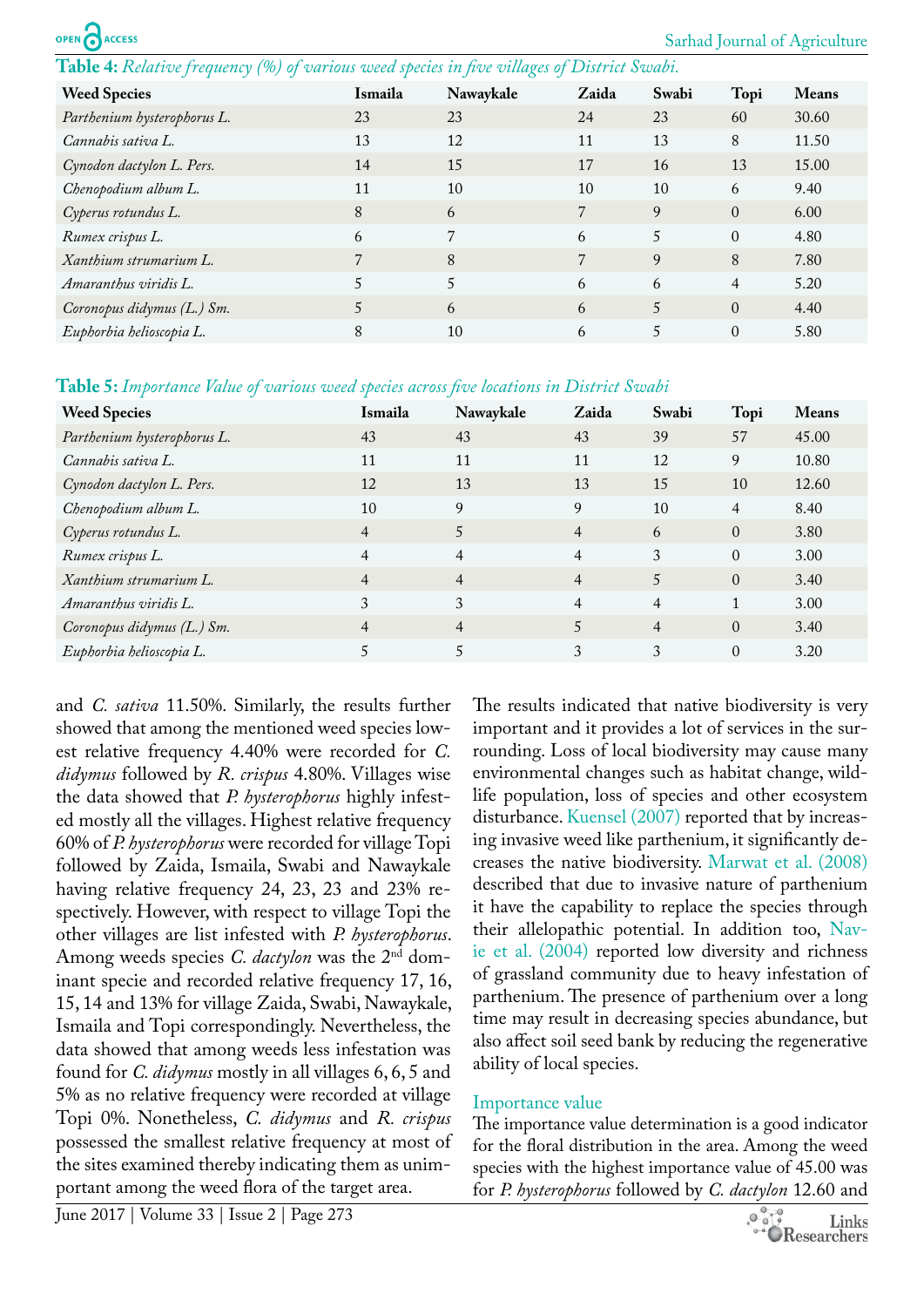# OPEN CACCESS

*C. sativa* 10.80. The lowest importance values were found for *C. rotundus* and *A. viridis* 3.00. Data regarding villages and species showed that maximum infestations were recorded for village Topi 57.00 followed by village Ismaila, Nawaykale, Zaida and Swabi 43, 43, 43 and 39, respectively. Parthenium however, ranked at the top emerging as the most prevalent weed at all the locations as well as in the mean values for all 5 locations ([Table 5](#page-4-1)).

The perusal of data further exhibit that *Parthenium-Cynodon-Cannabis* community dominated at Topi and Swabi. At Zaida, *Parthenium-Cynodon-Cannabis-Chenopodium* community dominated, whereas at Ismaila *Parthenium*-*Cynodon-Chenopodium*-*cannabis* community was evidenced ([Table](#page-4-1)  [5](#page-4-1)). Parthenium was successful weed which has widely spread across all the villages of Swabi. Keeping in view the parthenium weed as most successful herb, it is necessary to effectively manage this menace and stop its further infestation rather minimize the existing stands of this useless and injurious plant. Our results are similar to [Huy and Seghal](#page-5-9)  [\(2004\)](#page-5-9) who observed parthenuim dominancy with high IVI in the studied area. Similarly, [Khan et al.](#page-6-12)  [\(2014\)](#page-6-12) showed parthenium as dominant species having high importance value at the locations studied. Furthermore, [Belachew and Tessema \(2015\)](#page-5-10)  confirmed parthenium as aggressive and competitive weed specie at different regions of Ethiopia.

# **Conclusions**

The studied flora in the District Swabi revealed that the flora is dominated by parthenium with the highest relative density among all other weeds, followed by *Cynodon dactylon* (L.) Pers., *Cannabis sativa* L. and *Chenopodium album* L*.* Parthenium weed has spread rapid along roadsides, wastelands and also in agricultural fields of Swabi District of the Khyber Pakhtunkhwa Province. Its spreading needs control measures to safeguard the productivity of agro-ecosystems and ensure the sustainability of environment.

# **Authors' Contribution**

Mr. Sadiq Ali Ph.D Scholar Department of Weed Science carried out the study under the supervision of Dr. Ijaz Ahmad Khan, Associate Professor and Chairman Department of Weed Science, The University of Agriculture, Peshawar, Pakistan.

# **References**

- <span id="page-5-1"></span>Adkins, S.W. and M.S. Sowerby. 1996. The allelopathic potential of parthenium weed (Parthenium hysterophourus L.) in Australia. Plant Prot. 11(1): 20-23.
- <span id="page-5-6"></span>Annapurna, C. and J.S. Singh. 2003. Variation of Parthenium hysterophorus in response to soil quality: Implications for invasiveness. Weed Res. 43(3): 190-198. [https://doi.org/10.1046/j.1365-](https://doi.org/10.1046/j.1365-3180.2003.00332.x) [3180.2003.00332.x](https://doi.org/10.1046/j.1365-3180.2003.00332.x)
- <span id="page-5-3"></span>Ashique. M., M.L.Shah and M. Shafi. 1997. Weeds of maize and their eradication. Zarat Nama 35: 89.
- <span id="page-5-10"></span>Belachew, K. and T. Tessema. 2015. Assessment of Weed Flora Composition in Parthenium Infested Area of East Shewa, Ethiopia. Malays. j. med. biol. res. 2: 63-70.
- <span id="page-5-4"></span>Bosnic, A.C. and C.J. Swanton. 1997. Influence of barnyard grass (Echinochloa crus-galli) time of emergence and density on corn (Zea mays). Weed Sci. 45: 276-282.
- <span id="page-5-2"></span>Chippendale, J.F. and F.D. Panetta. 1994. The cost parthenium weed to the Queensland cattle industry. Plant Prot. Quart. 9: 73-76.
- <span id="page-5-5"></span>Dhileepan, K. and L. Strathie. 2009. Parthenium hysterophorus L. (Asteraceae). In: Biological Control of Tropical Weeds using Arthropods (Muniappan, R, G.V.P. Reddy and Raman, A. (Eds). 274–318. Cambridge University Press, UK. [https://doi.org/10.1017/](https://doi.org/10.1017/CBO9780511576348.015) [CBO9780511576348.015](https://doi.org/10.1017/CBO9780511576348.015)
- <span id="page-5-8"></span>Etana. A., E. Kelbessa and T. Soromessa. 2015. Impact of Parthenium hysterophorus L. on soil chemical properties and its distribution in a reserve area: A case study in Awaish National Park (ANP) Ethiopia Academic J. 6(5): 116-124.
- <span id="page-5-7"></span>Evans, H.C. 1997. Parthenium hysterophorus L: A review of its weed status and the possibilities for biological control. Biocontrol News Inform. 18: 89-98.
- <span id="page-5-0"></span>Hassan, G. and A. Amin. 2009. First annual Tech. Report. HEC International Linkage Project with Univer. of Queensland, Australia, on Parthenium Weed.
- <span id="page-5-9"></span>Huy, L.Q. and R.N. Seghal. 2004. Invasion of Parthenium hysterophorus in Chire-Pine Forests and Its allelopathic effects. Abstracts of an Int. Workshop on protocols and Methodologies in Allelopathy, April 2-4, 2004 in Palampur